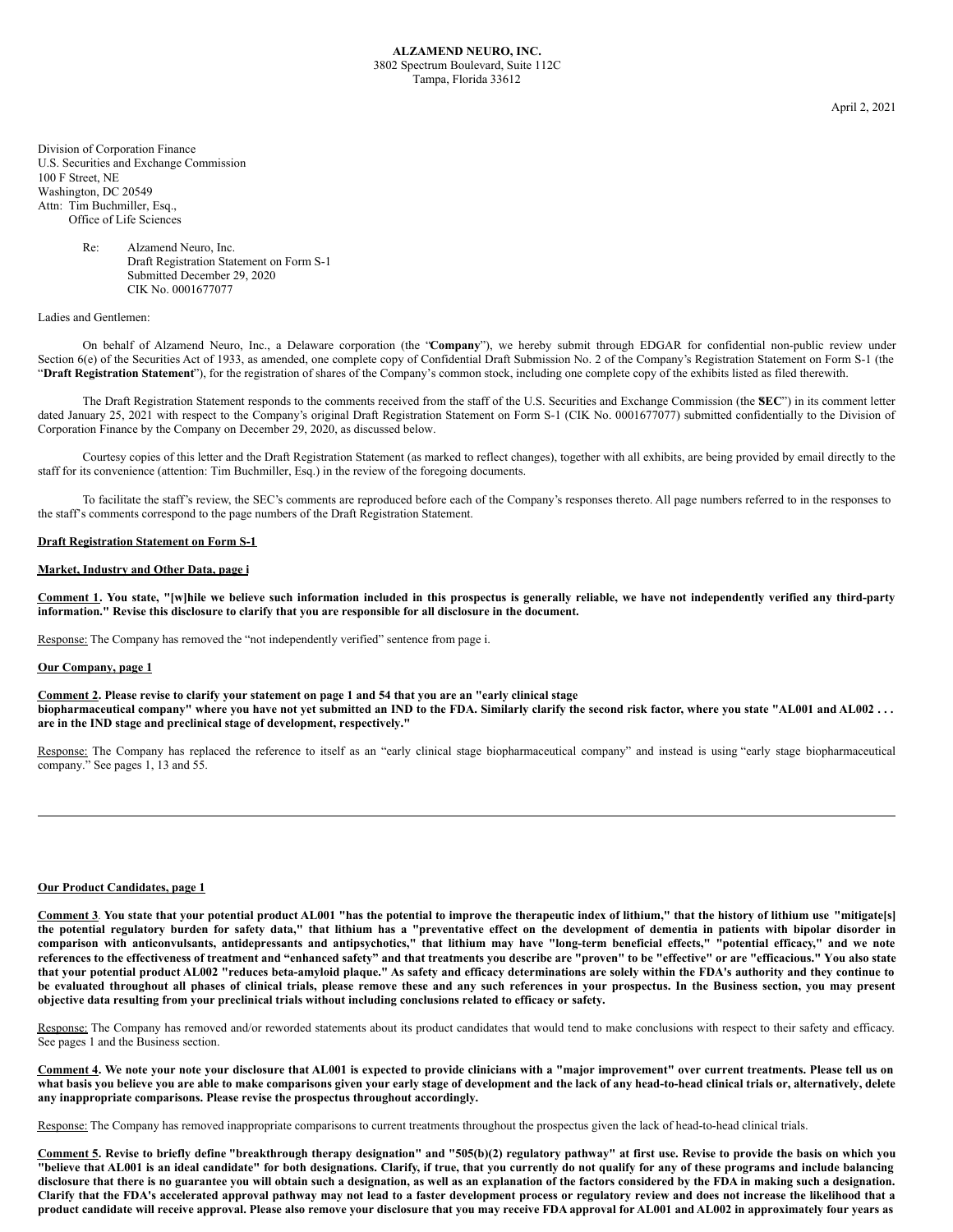#### **this disclosure appears to be speculative at this time.**

Response: The Company has defined and provided its basis for believing it is positioned for a "breakthrough therapy designation" and "505(b)(2) regulatory pathway." See pages 2, 5 and 56. Likewise, the Company has provided risk factors language in that discussion to make clear that, "If our products do not receive breakthrough therapy designation, it could potentially increase FDA's review time and adversely impact our development timeline. Even if FDA grants breakthrough therapy designation, it does not guarantee faster product development or FDA review, and does not necessarily improve the chances of the products receiving approval from FDA." See pages 21 and 22. Finally, the four-year estimation for FDA approval has been removed.

Comment No. 6. On page 1, balance any discussion of your belief that you can speed FDA approval, lessen the "regulatory burden of FDA review," and that you expect your IND to be approved and to begin Phase I clinical trials "by March 31, 2021" with the reality that you have no control over the length of the FDA review process. Provide us the basis for your belief that you will receive IND approval by March 31, 2021, where you have yet to submit an IND.

Response: The Company has made the requested revisions; please see pages 1 and 55.

The disclosure has been revised to state that the Company expects to submit the IND for approval by May 31, 2021 rather than that it expects to have received the FDA's approval therefor by such date.

Comment 7. We note the disclosure on page 1 regarding your submission to the FDA and their response. Provide us with any correspondence you have received from **the FDA regarding potential products discussed in this registration statement.**

Response: The correspondence between the Company and the FDA will be furnished to you under separate cover.

| I<br>_<br>- |
|-------------|
|-------------|

#### **Our Development Pipeline, page 2**

Comment 8. Please revise your pipeline table here and on page 54 to include a column for pre-clinical research and development, columns for each stage of clinical development (i.e., Phase 1, Phase 2, Phase 3), and a column for marketing or regulatory approval. Include arrows in your revised table that show your progress for **each product candidate shown in the table.**

Response: The Company's pipeline table has been updated and expanded to reflect the staff's comment. See pages 3 and 57.

Comment 9. Revise the pipeline table to limit it to only the indications for which you will be submitting your potential product candidates for FDA approval. Remove the designation "strength," as it implies effectiveness and/or safety, which is inappropriate as discussed in our comment above. Revise to delete the references to when **you will commence phase 1 trials, as it implies the FDA will approve your INDs.**

Response: The Company has made the requested revisions; please see pages 3 and 57.

Comment 10. Please remove your disclosure that AL001 has "the potential of becoming the replacement for all lithium therapy on the market" as that disclosure **appears to be speculative at this time.**

Response: The Company has removed the "replacement for all lithium therapy" sentence from the prospectus.

Comment 11. We note your disclosure in the last column of your table that for AL001 that you will be commencing Phase I human clinical trials in Q1 2021 and that for AL002 that you will be commencing Phase I human clinical trials in Q3 2021. Since you have not received IND approval for either product candidate at this time, **please revise your disclosure as appropriate.**

Response: The Company has revised the disclosure to state that it intends to submit an IND for human clinical trials for AL001 by May 31, 2021 and by the fourth quarter of 2021 for AL002. See pages 5 and 56.

#### **Risks Associated with our Business, page 6**

Comment 12. Revise to clarify that this section addresses the principal factors that make an investment in your company speculative or risky, and revise any outlined **risks accordingly. Refer to Item 105(b) of Regulation S-K.**

Response: Pursuant to Item 105(b) of Regulation S-K, the Company has revised this section to better outline the principal factors that make an investment in the Company speculative or risky. See page 5.

#### **Risks Factors, page 12**

Comment 13. Although disclosure of generic risks is discouraged, to the extent any risk factor including in your prospectus could involve any registrant or any offering, revise this section to include all such risk factors at the end, under the caption "General Risk Factors." Refer to Item 105(a) of Regulation S-K and Section **II.D. of Release No. 33-10825, "Modernization of Regulation S-K Items 101, 103, and 105."**

Response: The Company has made the requested revisions; please see page 34.

Comment 14. Revise to provide a separate risk factor to highlight the risks that Spartan Capital Securities, LLC, must consent to any future financing, as discussed in **the risk factor on page 13.**

Response: Each of the Placement Agent Agreement and the Uplisting Agreement has been terminated, eliminating the need to add an additional risk factor as requested. However, the Company did agree with Spartan Capital to maintain the substance of an agreement to pay Spartan Capital a fee related to any Alternative Transaction that may occur by June 10, 2023. The Company has added a risk factor disclosing this arrangement on page 14.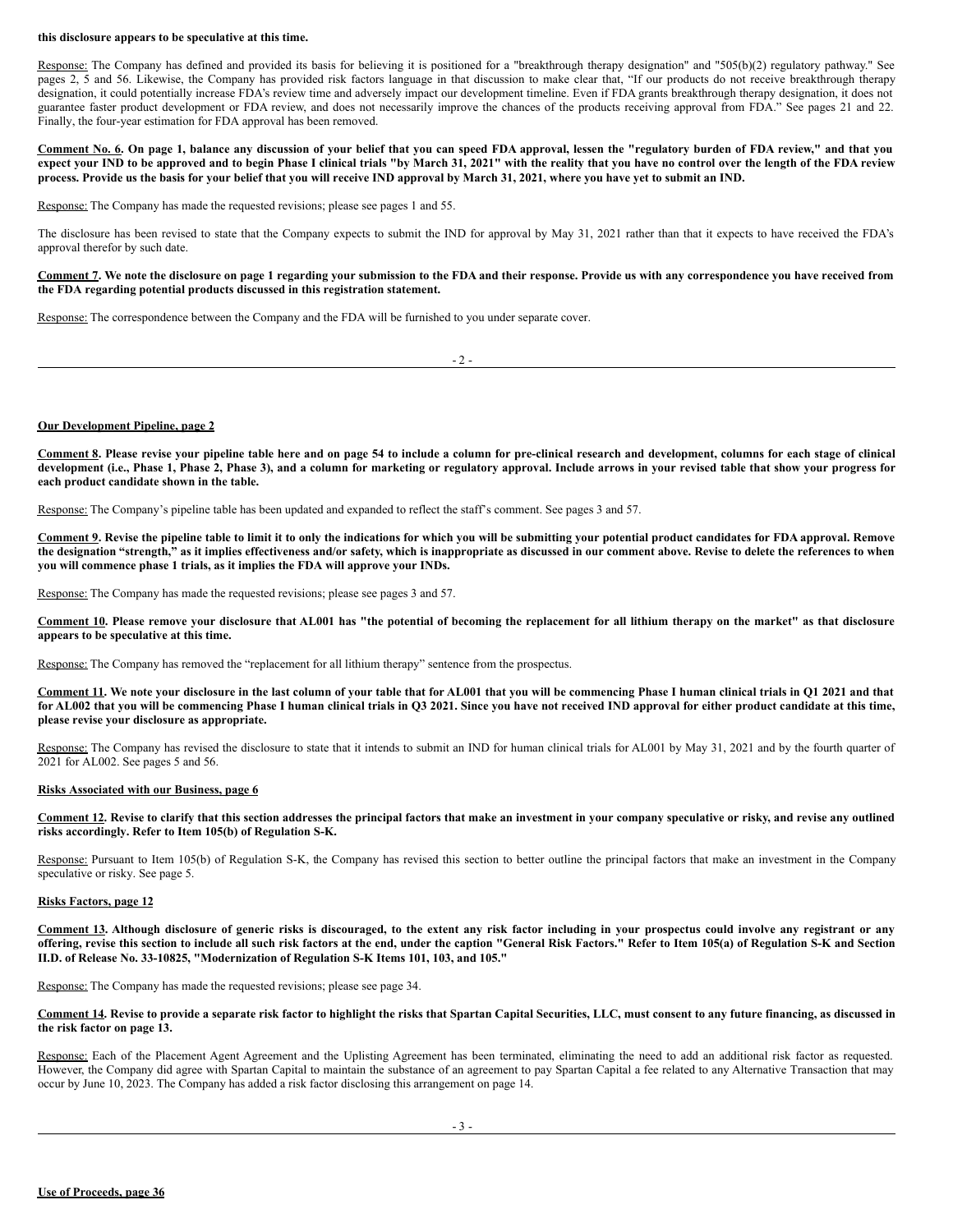Comment 15. You identify several principal purposes of the offering, including "increase our capitalization and financial flexibility, establish a public market for our common stock in order to facilitate future access to the public equity markets," "to continue to make substantial expenditures to fund proprietary research and development of our AL001 and AL002 therapeutic drug candidates and to support preclinical testing and clinical trials necessary for regulatory filings," for "working capital and other general corporate purposes," and that you "expect that the net proceeds from this offering will fund us through receipt of topline data readouts for our planned Phase I trial of Al001, as well as IND-enabling studies, IND application and Phase I trial of Al002." Where you acknowledge the proceeds will be insufficient to fund the identified products through regulatory approval, revise to quantify and prioritize the proceeds to be used for each named product **candidate, and otherwise revise to eliminate inconsistent disclosure.**

Response: The Company has revised the language to reflect that the use of proceeds is expected to be sufficient to cover specific costs associated with Phase 1 clinical trials for its product candidates. See page 38.

## **Capitalization, page 38**

Comment 16. Please clearly disclose in the notes to the capitalization table how you computed each pro forma and pro forma as adjusted amount. For example, we note that the pro forma amounts reflect the conversion of all outstanding shares of series A convertible preferred stock into 15,000,000 shares of common stock effective upon the closing of this offering. In this regard, it is not clear why there was an increase in pro forma cash and no change to the pro forma common stock **and additional paid-in capital amounts.**

Response: The pro forma cash amount should remain \$5,860. Pro forma common stock increased \$1,500 for the par value of the 15,000,000 shares assumed to be issued upon conversion of the series A convertible preferred stock. Additional paid-in capital changed based on the difference between the carrying value of the preferred stock and the par value of the new shares of common stock.

#### **Management's Discussion and Analysis of Financial Condition and Results of Operations Our Plan of Operation, page 42**

Comment 17. We note your disclosure that you began a toxicological preclinical study for AL002 with Charles River Laboratories, Inc. and that completion of this toxicological study is anticipated to occur in the by the end of 2020. Please update your disclosure to indicate whether this study has been completed and its results.

Response: The Company has updated the status of its study with Charles River Laboratories on page 44.

#### **Critical Accounting Policies and Estimates, page 42**

Comment 18. You disclose on page F-7 that the Company's critical accounting policies that involve significant judgment and estimates include share-based **compensation. Please expand your critical accounting policy disclosure related to stock-compensation to include:**

- the methods that management used to determine the fair value of your shares and the nature of the material assumptions involved;
- · **the extent to which the estimates are considered highly complex and subjective; and**
- the estimates will not be necessary to determine the fair value of new awards once the underlying shares begin trading.

Response: The Company has included under Critical Accounting Policies and Estimates on page 43 a subsection relating to stock-based compensation.

 $-4 -$ 

## **Contractual Obligations, page 50**

#### Comment 19. Revise to clarify to which products these licenses relate. Also revise to disclose all the licenses described in the risk factor on pages 13-14.

Response: The Company has clarified in the charts on pages 53 and 54 the product candidates to which the licenses relate and has included all three licenses.

#### **Impact of Coronavirus on Our Operations, page 50**

# Comment 20 As it has been almost one year since the onset of the pandemic, revise this section to clarify what, if any, effect the pandemic has had on your operations.

Response: The Company has updated this section and noted its recent experiences during the pandemic, which caused delays at its third-party manufacturing facility and in its nonclinical studies. See page 52.

Comment 21. On page 68 you state that you had one full-time employee and three part-time employees as of December 29, 2020. Here, you state that your offices are in Orange County, your senior management members work in Atlanta and New York and your offices are temporarily closed and "non-essential staff continue to work remotely." Revise to clarify which employees are "non-essential" and clarify to what extent working remotely has "adversely affected their efficiency."

Response: The Company has made the requested revisions; please see page 53.

#### **Business**

## **Alzheimer's Therapeutic Landscape, page 60**

Comment 22. We note several URL references starting in this section. Note that referring investors to sources outside your filing for material information is not sufficient to meet your disclosure obligation. Please revise your disclosure to ensure that all material information is included in your filing.

Response: The Company has made the requested revisions; please see page 64.

#### **Current Drugs for Alzheimer's Disease, page 60**

**Comment 23. You disclose 2017 data in this chart. Please update this information.**

Response: The Company has deleted this chart.

#### **Manufacturing, page 61**

Comment 24. In the risk factor on page 16, you state that you are responsible for the manufacture of your product candidates, but on page 61, you state this is **outsourced to third-party contractors. Revise to clarify***.*

Response: The Company has clarified that it outsources the manufacture of its product candidates to third-party contractors. See pages 18 and 64.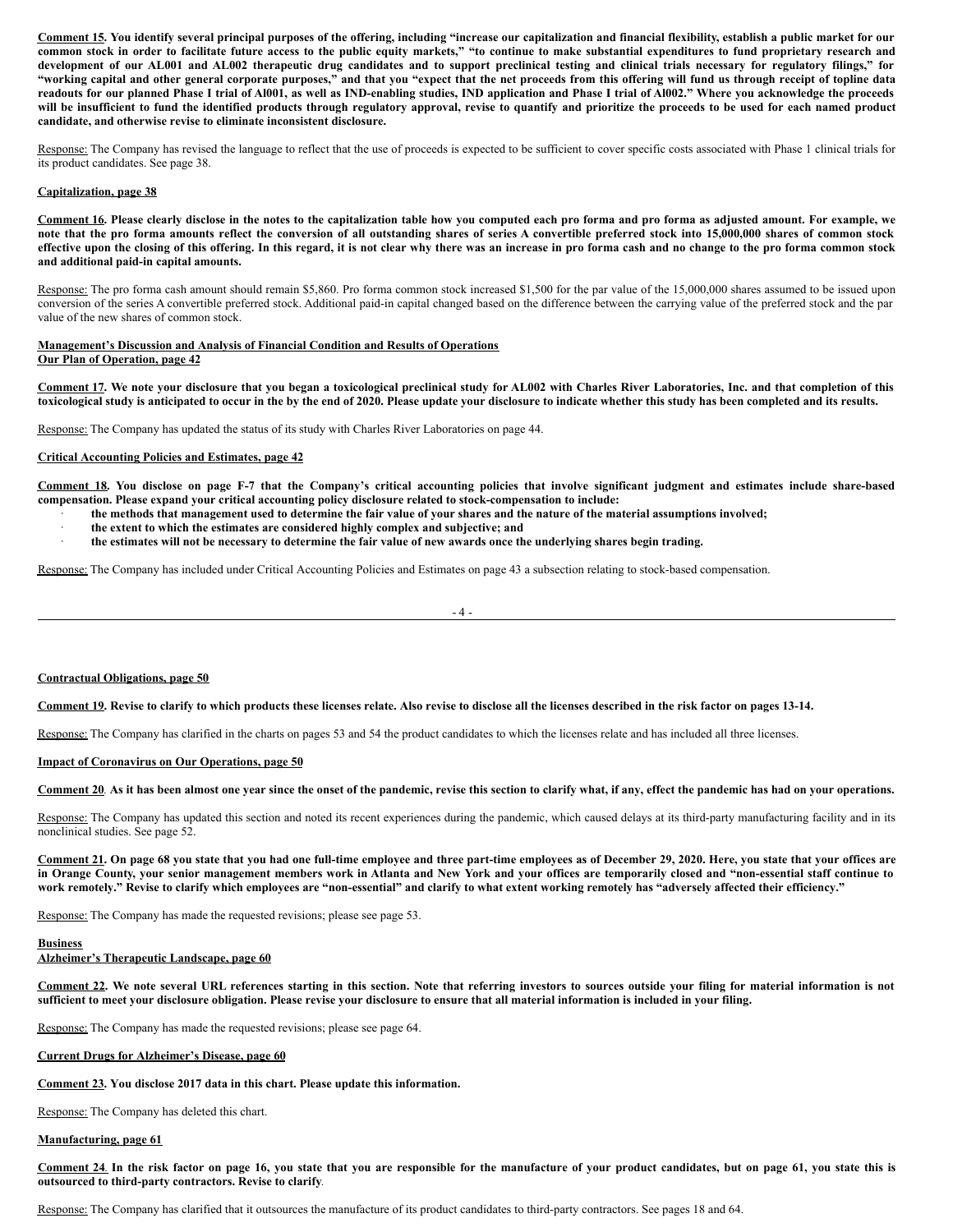Comment 25. Revise to clarify if you have entered into agreements with Alcami and Lonza to manufacture your products, and if so, disclose the material terms of **those agreements.**

Response: The Company has removed reference to these companies as it no longer does business with them.

#### **Our Intellectual Property, page 67**

Comment 26. With respect to the patents you license, please disclose the specific products to which such patents relate, the type of patent protection represented by the application, such as composition of matter, use or process, the expiration dates, the applicable jurisdictions and whether there are any contested proceedings or **third-party claims.**

Response: The Company has expanded its disclosure about its licensed patents in a chart on page 72.

 $-5$  -

## **Facilities, page 69**

Comment 27. On page 50, you state that your offices are in Orange County, California, your senior management members work in Atlanta and New York, and your offices are temporarily closed. Here, you state that your corporate offices are at the University of South Florida's Incubator Center in Tampa, Florida. Revise this **section to clarify.**

Response: The Company has made the requested disclosures; please see page 73.

#### **Management, page 70**

Comment 28. Please file the consent of each director nominee as an exhibit to your registration statement. See Rule 438 of Regulation C under the Securities Act. Should either of the nominees have become directors of the company by the time that you amend your registration statement, please update your disclosure **accordingly.**

Response: The consents from the Company's director nominees are being filed as Exhibits 23.3 and 23.4.

## **Executive Compensation, page 74**

Comment 29. The disclosure in the table does not appear to correspond to the narrative disclosure that follows. For example you state you entered into an agreement with Mr. Jackman in November 2018, pursuant to which he would receive a base salary of \$225,000; however, the table discloses he received a salary of \$200,000 for **the fiscal year ended April 30, 2020.**

Response: The Company has made the requested revisions; please see page 80.

## **Certain Relationships and Related Party Transactions, page 80**

Comment 30. To the extent you have not done so, revise the disclosure here to provide the information required by Item 401(a) for each transaction since the beginning of the last fiscal year and the two preceding fiscal years, and file the agreements as exhibits. Refer to Instruction 1 to Item 404 of Regulation S-K and Item 601(b)(10)(ii) of Regulation S-K. For example, provide the name of the related person for each transaction and identify the relationship, and file the consulting agreement with Mr. Horne, the April 10, 2018 Avalanche agreement, the DPW December 2020 short-term advance, the pledge of the shares purchased by ALSF, and the August 2020 DPW securities purchase agreement as exhibits. Revise the discussion of the April 20, 2019 securities purchase agreement to clarify the relationship between MCKEA and ALSF. Revise page 81 to clarify the "2019 PPM" reference, which does not appear to be otherwise identified in this section.

Response: The Company has made the requested revisions and disclosures. The Transition Services Consulting Agreement with Mr. Horne is being filed as Exhibit 10.12. The Note Receivable Agreement with Avalanche is being filed as Exhibit 10.13. The Securities Purchase Agreement with Ault Global Holdings, Inc. (formerly DPW Holdings, Inc.) is being filed as Exhibit 10.14.

There is no documentation evidencing receipt of the advance.

The Stock Pledge Agreement with Ault Life Sciences Fund was previously filed as Exhibit 10.9 to the original confidential submission.

#### **Principal Stockholders, page 82**

#### Comment 31. Please revise the table to clarify how many shares Ault Life Sciences Fund, LLC currently owns.

Response: The Company has updated the table on page 89 to indicate the share ownership of Ault Life Sciences Fund, LLC.

- 6 -

Comment 32. Please identify the natural person or persons who directly or indirectly exercise sole or shared voting and/or dispositive power with respect to the **common stock held by Spartan Capital Securities, LLC. Refer to Item 403 of Regulation S-K.**

Response: Pursuant to Item 403 of Regulation S-K, the control person for Spartan Capital is named on page 89.

### **Description of Capital Stock, page 84**

Comment 33. It appears from the disclosure here that you intend to amend your charter and bylaws prior to the offering, yet the exhibit index lists only your current bylaws and charter. Neither of those contains the exclusive forum provisions or exceptions thereto discussed here and in the risk factors. Please provide the form of amended bylaws and charter as exhibits to your registration statement or revise the disclosure here and on page 34.

Response: The Company has no intention to amend its certificate of incorporation at this time. However, the Company has adopted Amended and Restated Bylaws, which have